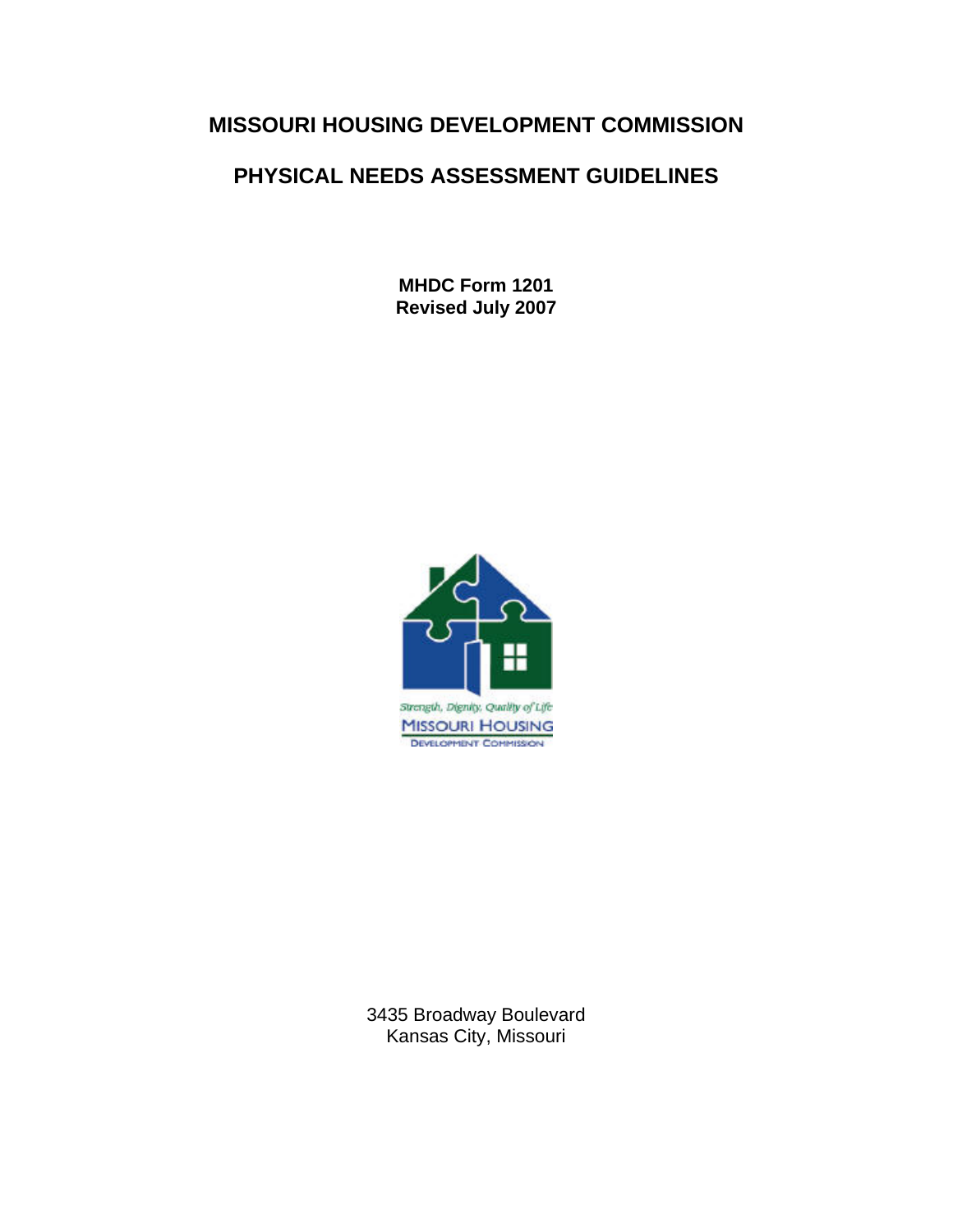### **MHDC Physical Needs Assessment Guidelines**

MHDC requires a detailed Physical Needs Assessment (PNA) for proposed multifamily rehabilitation projects. The PNA is an evaluation of a property in terms of existing physical condition, future physical needs, and the estimated timeline and cost of the replacement of systems and components. The PNA must identify deferred maintenance, physical needs, remaining useful life of key components, building material deficiencies and material building code violations that affect the property's use, structural and mechanical integrity, and future physical and financial needs. The results of the PNA will be examined by MHDC with respect to the scope of the rehabilitation proposal, construction cost budget, and the determination of replacement reserve requirements.

MHDC has developed the following standards for the preparation and submittal of PNA reports. PNAs are subject to the review, acceptance, and approval of MHDC staff. Abbreviated PNA reports are allowed on small developments as outlined below.

PNA reports must:

- be submitted with the initial tax credit or financing application for **all** developments that include the acquisition and rehabilitation of existing multifamily housing developments. Proposals for adaptive reuse (conversion) developments are not required to submit a PNA.
- be completed and dated within six months of its submission for an application or firm submission review. Outdated PNA reports may be refreshed through a review and update of the original report by the author within six months of the submission date.
- be prepared by an architect or engineer licensed in the state of Missouri.
- be based upon the inspection of all vacant units and a minimum percentage of occupied units:

| Percentage of<br><b>Occupied Units Inspected</b> |
|--------------------------------------------------|
| 50% inspected                                    |
| 35% inspected                                    |
| 25% inspected                                    |
| 15% inspected                                    |
|                                                  |

At least one unit must be inspected in each building.

• include the author's observations and assessments based upon physical observations and assessment of the building exterior and interior including interior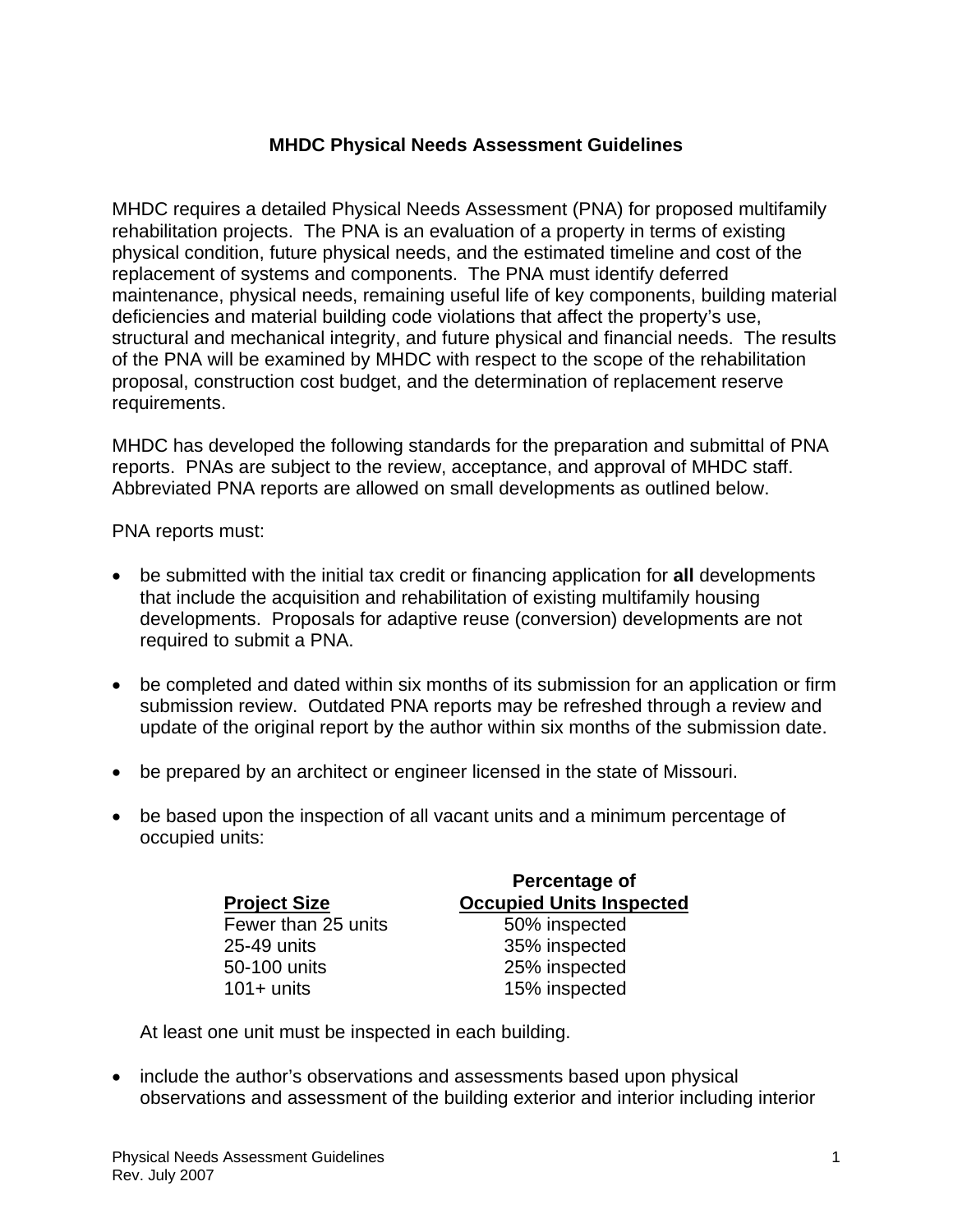public, mechanical and accessible spaces. The scope of the inspection should include all spaces that are reasonably accessed, including a thorough walk-through of all attics, roofs, crawl spaces, etc. All building exteriors and common areas must be inspected. Any inaccessible spaces must be noted in the report.

• include a narrative description of the development.

#### *For developments of 50 units or greater:*

The narrative must include the evaluator's overall assessment of the property condition, addressing the property's location, age, physical attributes (including number of units and bedrooms), number of units inspected, and the physical condition of the units inspected. The assessment must address the presence or suspected presence of environmental hazards such as asbestos, lead paint or mold. The narrative should further examine and analyze the following:

- o Site, including topography, drainage, pavement, curbing, sidewalks, parking, landscaping, amenities, water, sewer, storm drainage, and gas and electric utilities and lines;
- o Structural systems, both substructure and superstructure, including exterior walls and balconies, exterior doors and windows, roofing system, and drainage;
- o Interiors, including unit and common areas, existing finishes (carpeting, tile, walls, paint condition, etc.), cabinets, appliances, fixtures and common area lobbies and corridors;
- o Mechanical systems, including plumbing and domestic hot water, HVAC, electrical, lighting fixtures, fire protection systems, and elevators; and
- o Any non-compliant component or issue relative to the applicable accessibility code or guidelines of ADA, Section 504, and/or Fair Housing Guidelines.

### *For developments of 49 units or fewer:*

The narrative must include the following:

- o Number of units inspected;
- o Systems inspected;
- o List of all parties present during the inspection;
- o Presence or suspected presence of environmental hazards such as asbestos, lead paint or mold;
- o Description of records researched and information obtained to determine the condition of all systems; and
- o Any non-compliant component or issue relative to the applicable accessibility code or guidelines of ADA, Section 504, and/or Fair Housing Guidelines.
- include an interview with available on-site property management and maintenance personnel to gain knowledge of past repairs/improvements, pending repairs, and